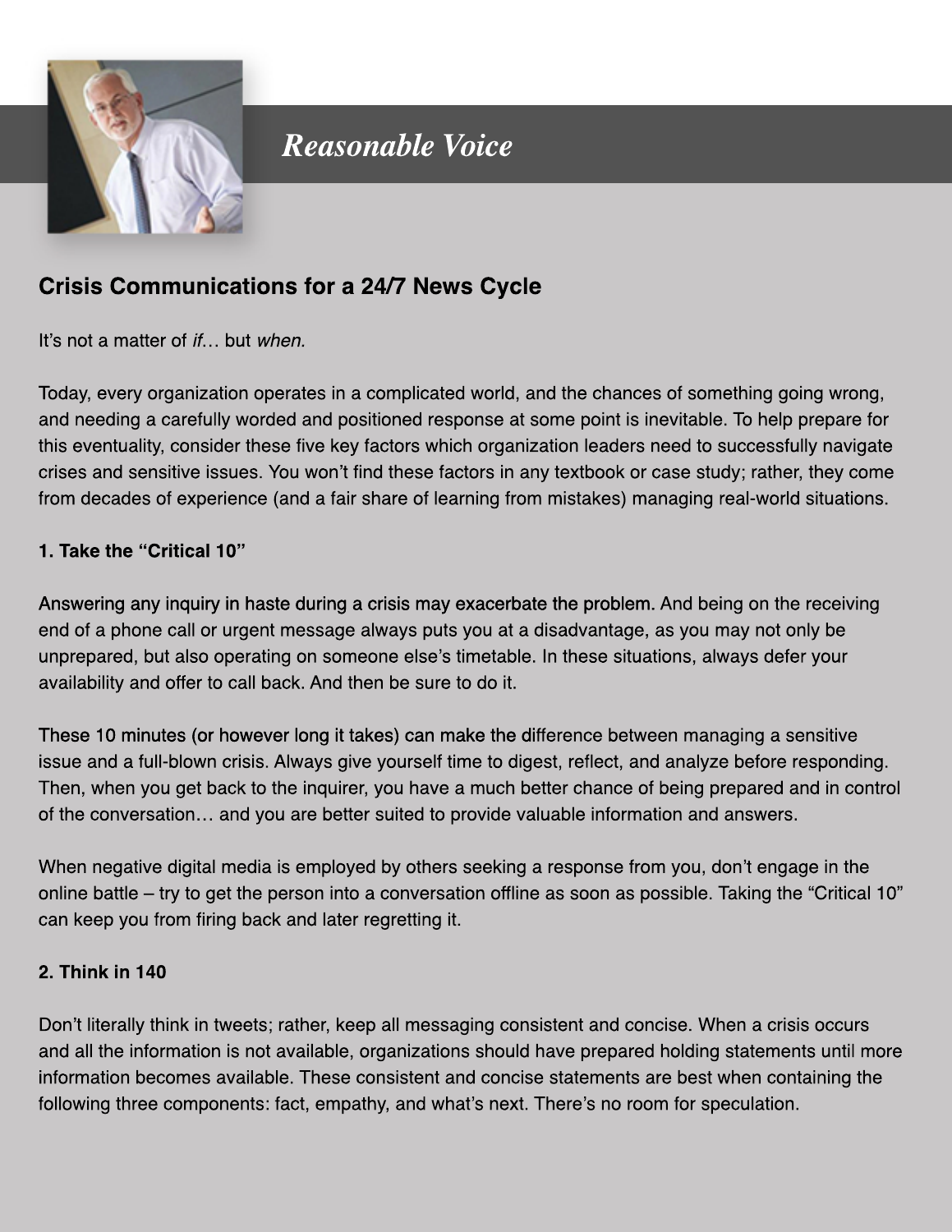The same process is necessary when crafting "key messages" later on. Limit yourself to one-page and 14-point font, and craft 5-7 messages that are useful for all audiences. This ensures a consistent and clear voice and enables you to provide valuable and transparent information for all of your information partners (e.g., journalists, regulators, customers, employees, etc.) in disseminating your key messages to larger audiences. And even as you prepare for digital first responses (or even on-camera), prepare your key messages in writing first. Too many situations have gone poorly when messages weren't committed to writing for everyone to use and reference.

# **3.Whospeaks… andwhoisthedesignatedbackup?**

While one person should be designated as the primary spokesperson for your organization (often the CEO or other executive) be sure you train and prepare subject matter experts and other backups to step in as needed as your designated spokesperson. Training can be effectively done by both in-house and outside staff – just be sure you are objective about the training you are getting. Sometimes the CEO wants to be the spokesperson, but this doesn't automatically make him/her the best choice. In this instance, an outside consultant can help with an objective opinion.

Unforeseen circumstances may prevent the designated speaker from continuing, and while it is preferable to only have one spokesperson, not having an appropriate replacement is unacceptable. And remember this: "You can always go up, but you can't go down." If you put your senior leadership person out in front of an incident, be sure she stays there until the situation has been resolved.

## **4.BridgewithyourATM**

While one person should be designated as the primary spokesperson for your organization (often the CEO or other executive) be sure you train and prepare subject matter experts and other backups to step in as needed as your designated spokesperson. Training can be effectively done by both in-house and outside staff–just be sure you are objective about the training you are getting. Sometimes the CEO wants to be the spokesperson, but this doesn't automatically make him/her the best choice. In this instance, an outside consultant can help with an objective opinion.

## **5.Alwaystakedessert**

This seldom used technique is one of the easiest; yet often forgotten or dismissed. At the conclusion of most interviews or inquiries, an opportunity is almost always offered and seldom taken. The answer to a concluding question "is there anything else you would like to add?" should always be an emphatic "yes." Use this gift to reiterate one of your key messages and potentially save the interview. Do not use this opportunity to offer new, additional messages. Keep it simple and prepared.

If you keep these five critical response steps in mind the next time you have to respond to a sensitive or crisis situation, you will most assuredly be better equipped with a reliable compass to more successfully navigate the storm.